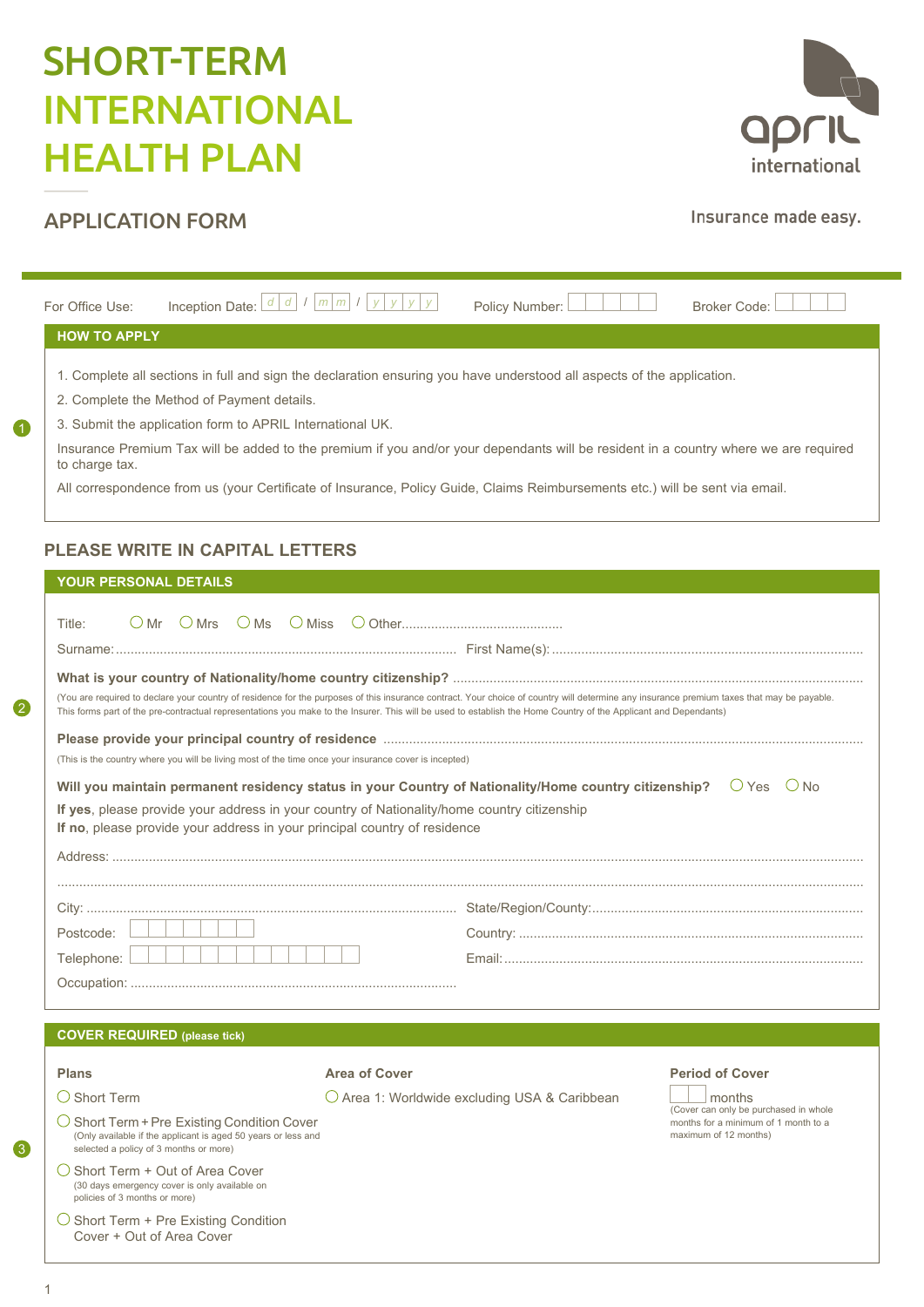| $\bigcirc$ On Acceptance     |                                                                                                                                                                           | O Other (please specify) $\lfloor d \rfloor d \lfloor l \lfloor m \rfloor m \rfloor l$ $\lfloor y \rfloor y \lfloor y \rfloor y$ |                |        |                                                                                                                                                                                                                                                                                                                                                     |
|------------------------------|---------------------------------------------------------------------------------------------------------------------------------------------------------------------------|----------------------------------------------------------------------------------------------------------------------------------|----------------|--------|-----------------------------------------------------------------------------------------------------------------------------------------------------------------------------------------------------------------------------------------------------------------------------------------------------------------------------------------------------|
|                              |                                                                                                                                                                           |                                                                                                                                  |                |        |                                                                                                                                                                                                                                                                                                                                                     |
| <b>PERSONS TO BE INSURED</b> |                                                                                                                                                                           |                                                                                                                                  |                |        |                                                                                                                                                                                                                                                                                                                                                     |
|                              |                                                                                                                                                                           | Please give details of all the persons to be covered under the policy                                                            |                |        |                                                                                                                                                                                                                                                                                                                                                     |
|                              | <b>Surname</b>                                                                                                                                                            | <b>First Names</b>                                                                                                               | Date of Birth* | Gender | <b>Country of Short-Term Residence</b>                                                                                                                                                                                                                                                                                                              |
| <b>Applicant</b>             |                                                                                                                                                                           |                                                                                                                                  |                |        |                                                                                                                                                                                                                                                                                                                                                     |
| <b>Spouse/Partner</b>        |                                                                                                                                                                           |                                                                                                                                  |                |        |                                                                                                                                                                                                                                                                                                                                                     |
| <b>Child</b>                 |                                                                                                                                                                           |                                                                                                                                  |                |        |                                                                                                                                                                                                                                                                                                                                                     |
| <b>Child</b>                 |                                                                                                                                                                           |                                                                                                                                  |                |        |                                                                                                                                                                                                                                                                                                                                                     |
| <b>Child</b>                 |                                                                                                                                                                           |                                                                                                                                  |                |        |                                                                                                                                                                                                                                                                                                                                                     |
| <b>Child</b>                 |                                                                                                                                                                           |                                                                                                                                  |                |        |                                                                                                                                                                                                                                                                                                                                                     |
| <b>DOCTOR DETAILS</b>        |                                                                                                                                                                           |                                                                                                                                  |                |        |                                                                                                                                                                                                                                                                                                                                                     |
|                              |                                                                                                                                                                           |                                                                                                                                  |                |        |                                                                                                                                                                                                                                                                                                                                                     |
|                              |                                                                                                                                                                           | Please give details of the doctor(s) who is(are) most familiar with your/your dependant(s)' medical history                      |                |        |                                                                                                                                                                                                                                                                                                                                                     |
|                              |                                                                                                                                                                           |                                                                                                                                  |                |        |                                                                                                                                                                                                                                                                                                                                                     |
|                              |                                                                                                                                                                           |                                                                                                                                  |                |        |                                                                                                                                                                                                                                                                                                                                                     |
|                              |                                                                                                                                                                           |                                                                                                                                  |                |        |                                                                                                                                                                                                                                                                                                                                                     |
|                              |                                                                                                                                                                           |                                                                                                                                  |                |        |                                                                                                                                                                                                                                                                                                                                                     |
|                              |                                                                                                                                                                           |                                                                                                                                  |                |        |                                                                                                                                                                                                                                                                                                                                                     |
| Postcode:                    |                                                                                                                                                                           |                                                                                                                                  | Postcode:      |        |                                                                                                                                                                                                                                                                                                                                                     |
|                              |                                                                                                                                                                           |                                                                                                                                  |                |        |                                                                                                                                                                                                                                                                                                                                                     |
| Telephone:                   |                                                                                                                                                                           |                                                                                                                                  | Telephone:     |        |                                                                                                                                                                                                                                                                                                                                                     |
|                              |                                                                                                                                                                           |                                                                                                                                  |                |        |                                                                                                                                                                                                                                                                                                                                                     |
|                              |                                                                                                                                                                           | CHOICE OF JURISDICTION AND LANGUAGE OF CONTRACT                                                                                  |                |        |                                                                                                                                                                                                                                                                                                                                                     |
|                              |                                                                                                                                                                           |                                                                                                                                  |                |        |                                                                                                                                                                                                                                                                                                                                                     |
|                              |                                                                                                                                                                           |                                                                                                                                  |                |        | The insurance contract that is available to you is subject to the law and jurisdiction of the courts of England and Wales and documented                                                                                                                                                                                                            |
|                              |                                                                                                                                                                           | in English language. Please tick below to confirm your acceptance:                                                               |                |        |                                                                                                                                                                                                                                                                                                                                                     |
|                              |                                                                                                                                                                           | I agree and accept the law and jurisdiction of England and Wales $\bigcirc$                                                      |                |        |                                                                                                                                                                                                                                                                                                                                                     |
|                              |                                                                                                                                                                           | I agree and accept the insurance contract presented in English language $\bigcirc$                                               |                |        |                                                                                                                                                                                                                                                                                                                                                     |
|                              |                                                                                                                                                                           | (Please note that if you do not provide your acceptance, we may not be able to process your application)                         |                |        |                                                                                                                                                                                                                                                                                                                                                     |
|                              |                                                                                                                                                                           |                                                                                                                                  |                |        |                                                                                                                                                                                                                                                                                                                                                     |
| <b>DECLARATION</b>           |                                                                                                                                                                           |                                                                                                                                  |                |        |                                                                                                                                                                                                                                                                                                                                                     |
|                              |                                                                                                                                                                           |                                                                                                                                  |                |        |                                                                                                                                                                                                                                                                                                                                                     |
|                              |                                                                                                                                                                           |                                                                                                                                  |                |        | I hereby apply to be enrolled in the Plan together with the persons to be insured listed above. I/we declare that the information disclosed in this application form, is to<br>the best of my/our knowledge and belief both accurate and complete. I/we have taken care not to make any misrepresentation in the disclosure of this information and |
|                              |                                                                                                                                                                           |                                                                                                                                  |                |        | understand that all information provided is relevant to the acceptance and assessment of this insurance. For my benefit and protection, I have read the Policy Guide<br>carefully and requested further information on any points I do not understand. I understand the Policy Guide to be part of any contract of insurance issued as a result     |
|                              | insured that benefits will not apply to treatment arising from any pre-existing conditions as more fully defined in the Policy Guide unless specifically mentioned on the |                                                                                                                                  |                |        | of this Application. I agree that they will be binding on me and all eligible dependants included in my membership. I acknowledge on behalf of all the persons to be                                                                                                                                                                                |

By signing the declaration below you are confirming that you understand the English language and the terms of cover where they have been provided to you in English. If you are unsure of any terms conditions or exclusions please seek assistance from your insurance adviser before you sign.

Applicant's Signature

(On behalf of all persons to be insured)

Signing this application form does not bind you to enter into this insurance. No cover is in force until this application form is accepted by the insurer and the premium is paid. The insurer reserves the right to decline any insurance application or to offer different premium and terms from those quoted dependent on the information you have provided.

Date: *<sup>d</sup> <sup>d</sup>* / *<sup>m</sup> <sup>m</sup>* / *<sup>y</sup> <sup>y</sup> <sup>y</sup> <sup>y</sup>*

8

7

6

5

4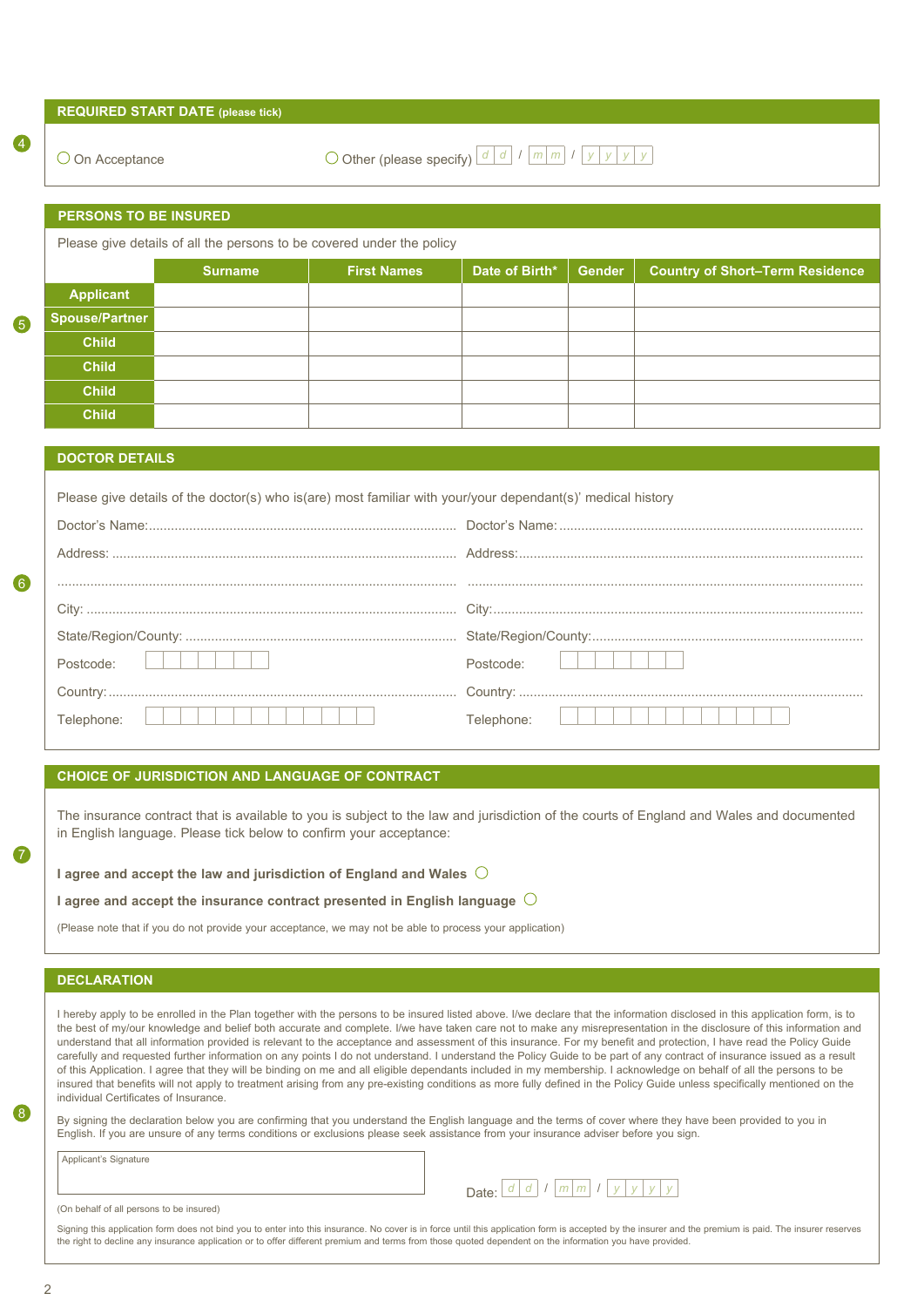| <b>METHOD OF PAYMENT</b> |  |  |
|--------------------------|--|--|
|                          |  |  |

| Premium amount:                                      |  |
|------------------------------------------------------|--|
| Currency (delete as applicable): £GBP   \$USD   €EUR |  |
| Method of payment:                                   |  |
|                                                      |  |

O Bank Transfer Card Coredit/Debit Card

# **Bank Transfer**

8

Please make bank transfers to the following accounts, instructing your bank to make sure that the transfer identifies you as the source **Account Name:** APRIL International UK | **Bank:** Barclays | **Address:** 1 Churchill Place, London E14 5HP

| <b>Currency</b> | <b>Sort Code</b> | <b>Account No.</b> | <b>IBAN</b>            | <b>SWIFT</b> |
|-----------------|------------------|--------------------|------------------------|--------------|
| <b>£GBP</b>     | 20-00-00         | 53869067           | GB03BARC20000053869067 | BARCGB22     |
| \$USD           | $20 - 00 - 00$   | 76383566           | GB61BARC20000076383566 | BARCGB22     |
| $F$ UR          | $20 - 00 - 00$   | 44928922           | GB97BARC20000044928922 | BARCGB22     |

# **Credit Card Details**

| Credit/Debit Card:             |                                                                                              |                                                                                                                       |
|--------------------------------|----------------------------------------------------------------------------------------------|-----------------------------------------------------------------------------------------------------------------------|
| $\bigcirc$ Visa                | Mastercard                                                                                   | Amex                                                                                                                  |
| Card No.<br><b>Expiry Date</b> | <b>Security Code</b><br>(Last 3 digits on back of card or if AMEX 4 digits on front of card) | I authorise APRIL International UK Limited to debit the following credit/debit card for the premium amount indicated: |
|                                |                                                                                              |                                                                                                                       |
|                                |                                                                                              |                                                                                                                       |
|                                |                                                                                              |                                                                                                                       |
|                                |                                                                                              |                                                                                                                       |
| Postcode:                      |                                                                                              |                                                                                                                       |
| Signature of Cardholder        |                                                                                              | Date:                                                                                                                 |

|           | <b>SUBMITTING YOUR APPLICATION</b>                                                            |  |  |  |  |  |  |
|-----------|-----------------------------------------------------------------------------------------------|--|--|--|--|--|--|
| By Post:  | APRIL International UK.<br>Minster House, 42 Mincing Lane,<br>London EC3R 7AE, United Kingdom |  |  |  |  |  |  |
| By Fax:   | + 44 (0) 20 7118 1178                                                                         |  |  |  |  |  |  |
| By Email: | info@april-international.co.uk                                                                |  |  |  |  |  |  |

*Continued over...*

9